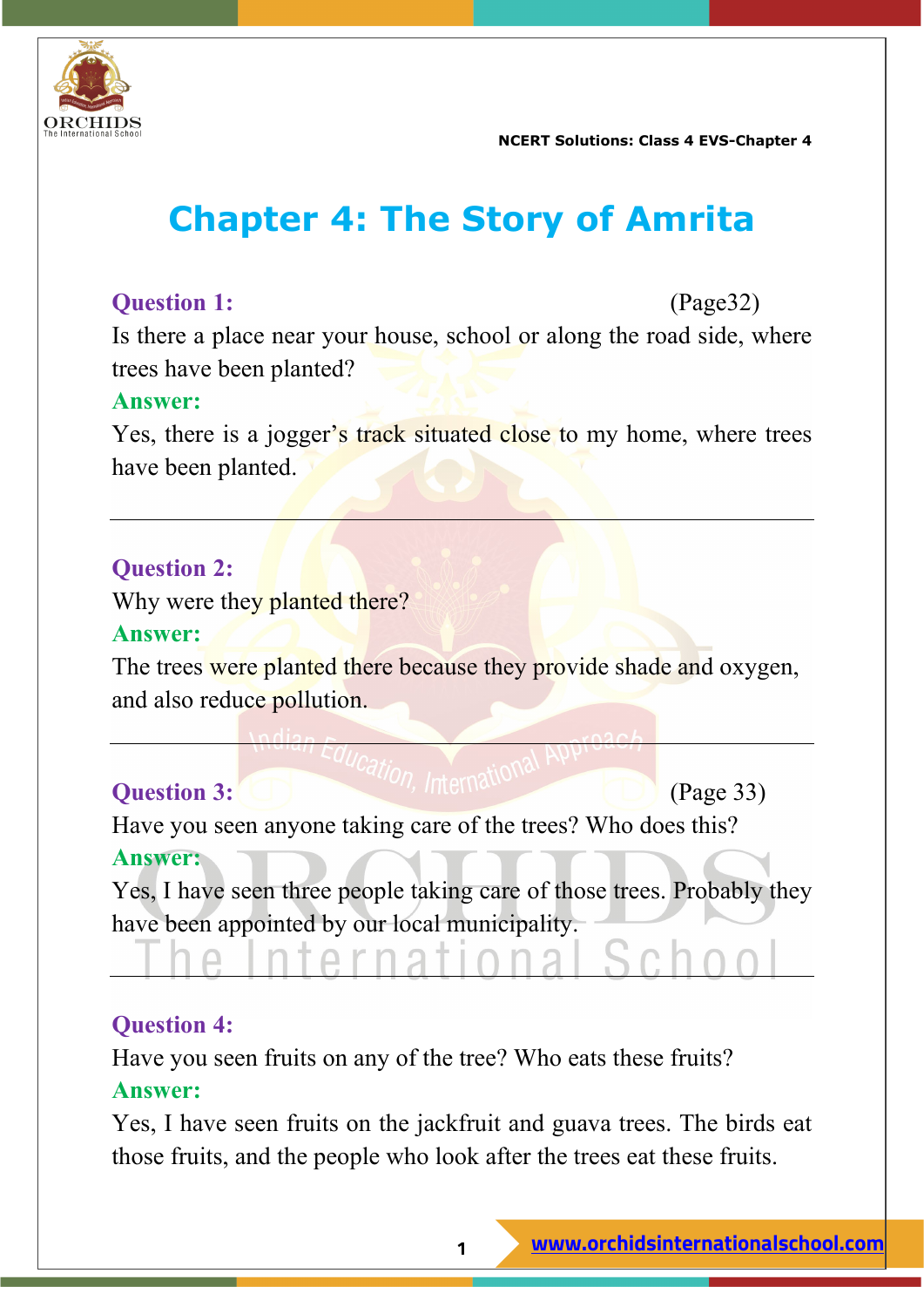

# **Question 5:**

Lalita feels that grass and small plants growing near her school wall have not been planted by anyone. Do you know of any place where grass, small plants or trees are growing on their own without being planted by anyone?

#### **Answer:**

Yes, grass, small plants and trees grow on their own without being planted along the roads, in the fields, in the parks. They can sustain themselves on their own.

# **Question 6:**

Why do you feel they are growing on their own?

#### **Answer:**

Sometimes seeds of plants are transported from one place to another by birds, animals and wind. Nobody plants these trees. So, they grow on their own with the help of water, air and sunlight.

Trees in Danger

**Question 1:** (Page 34) Do you remember what the elders of this village used to say? **Answer:**

The elders of this village used to say— *'Agadh pedh hain to hum hain'*, which means we cannot survive without plants.

# **Question 2:**

Do you think we could survive if there were no trees and no animals? Discuss this in your class.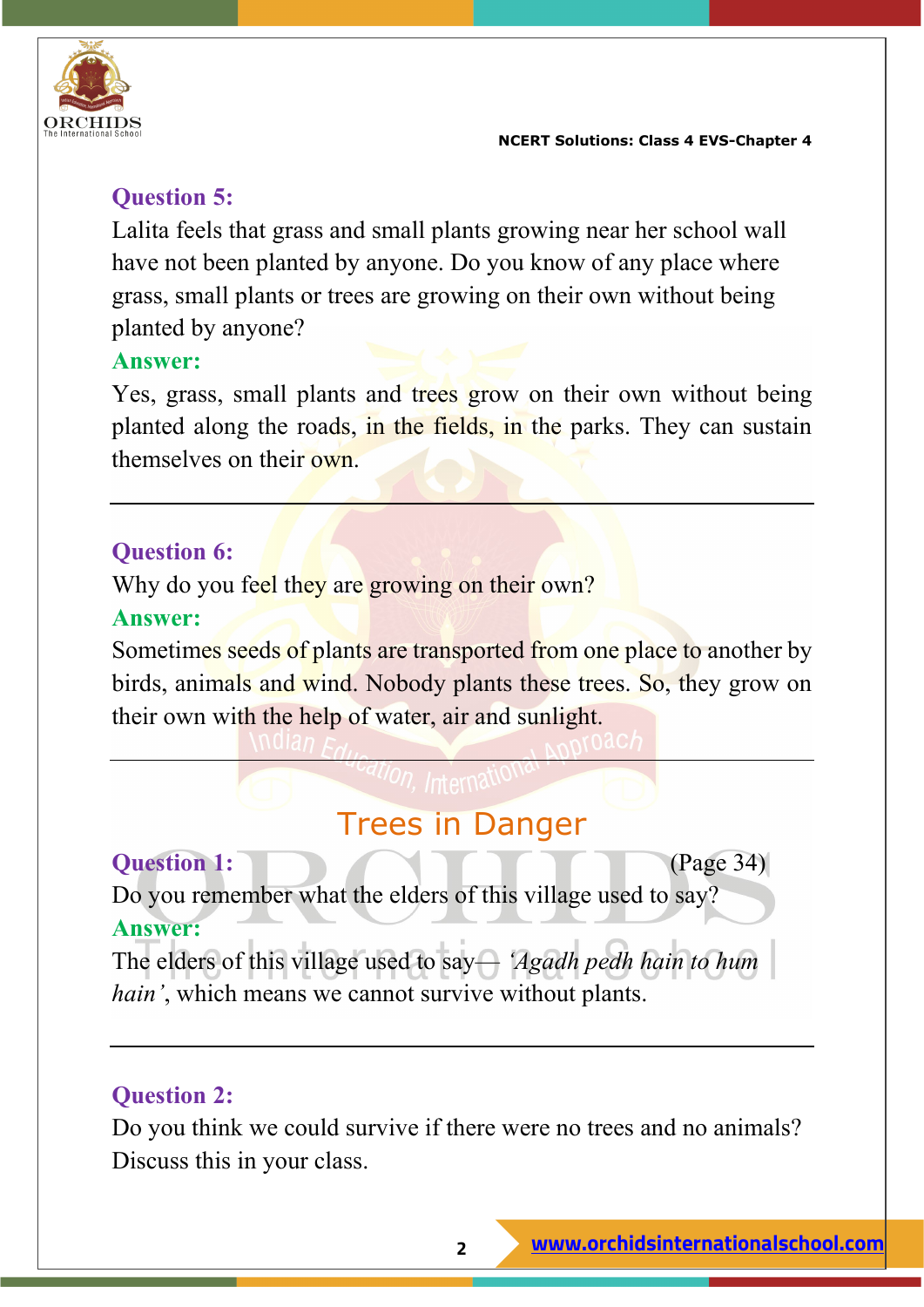

#### **Answer:**

No, I do not think we could survive without trees and animals. Trees and animals are essential components of our environment, and we are dependent on them for our survival. Trees provide us with fruits, vegetables, medicine, wood, and oxygen. We also depend on animals for meat, eggs, milk and fur. Animals also help us in transportation and carrying loads.

# The Village is Protected

#### **Question 1:** (Page 35)

Do you remember that in Class III, you had made a tree your friend? How is your friend now?

#### **Answer:**

Yes, I can remember that I made a tree my friend in Class III. It was a papaya tree, and it has grown to be quite a tall tree.

#### **Question 2:**

Why don't you make a new friend this year? Have you seen how your friends—the trees, change in some ways, in different months of a year.

#### **Answer:**

Yes, I will make a new friend this year, and it will be with a jackfruit tree.

It is a big tree. Between February and March, flower blooms, and the fruits ripen in June and July.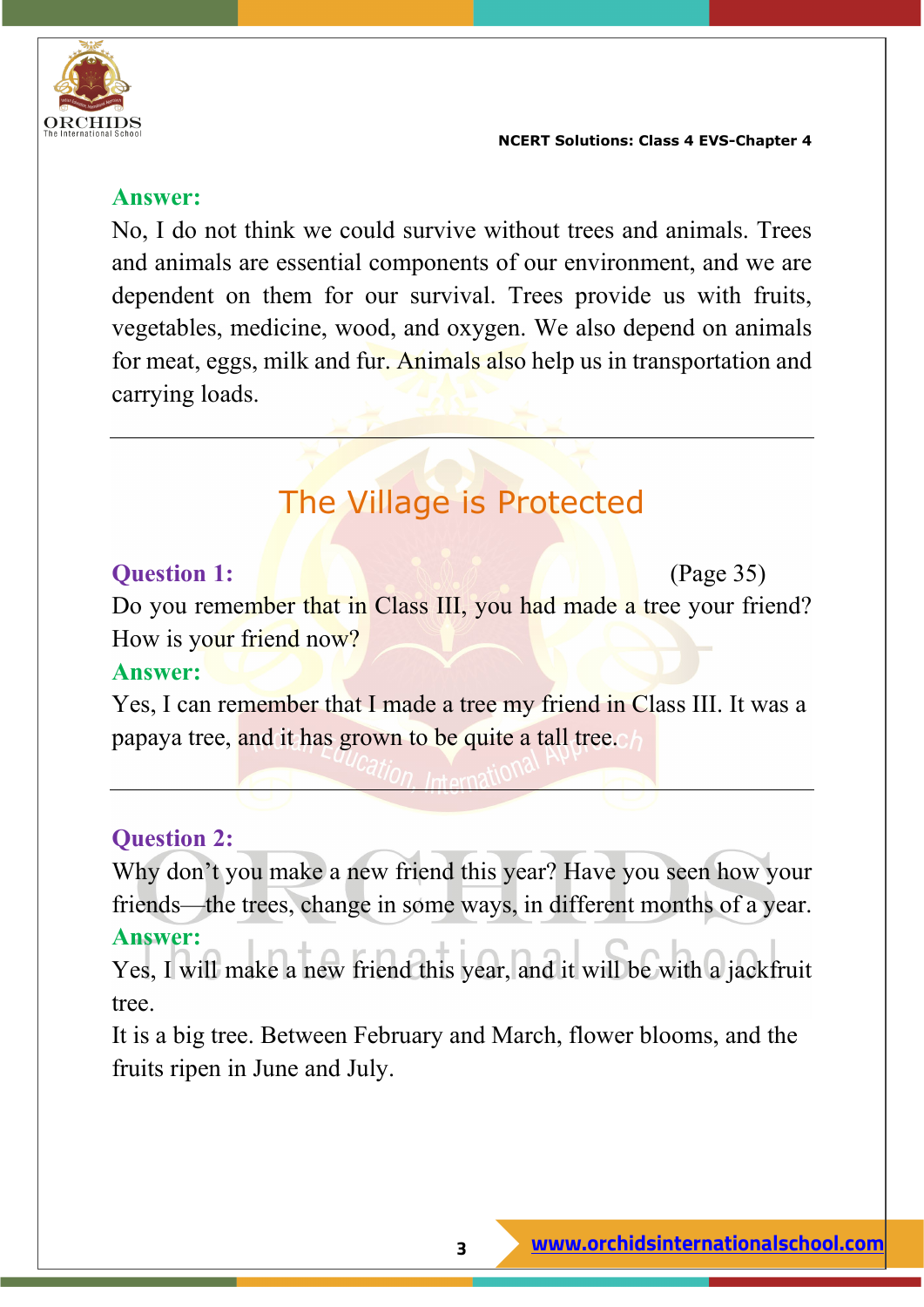

Write about any one tree. (Page 35) **Question 1:**

Does the tree flower?

Let's talk about a jackfruit tree. Yes, the tree flowers.

#### **Question 2:**

Do the flowers remain on the tree throughout the year?

#### **Answer:**

**Answer:**

No, the flowers do not remain on the tree throughout the year, and the flowers bloom between February and March only.

#### **Question 3:**

In which month do their leaves fall?

#### **Answer:**

Their leaves fall during autumn, which is October and November.

Do fruits grow on the tree?

**Question 4:** (Page 36)

#### **Answer:**

Yes, fruits grow on the tree. Jackfruits are the sweetest and most delicious fruit with a unique smell.

#### **Question 5:**

In which months do they grow?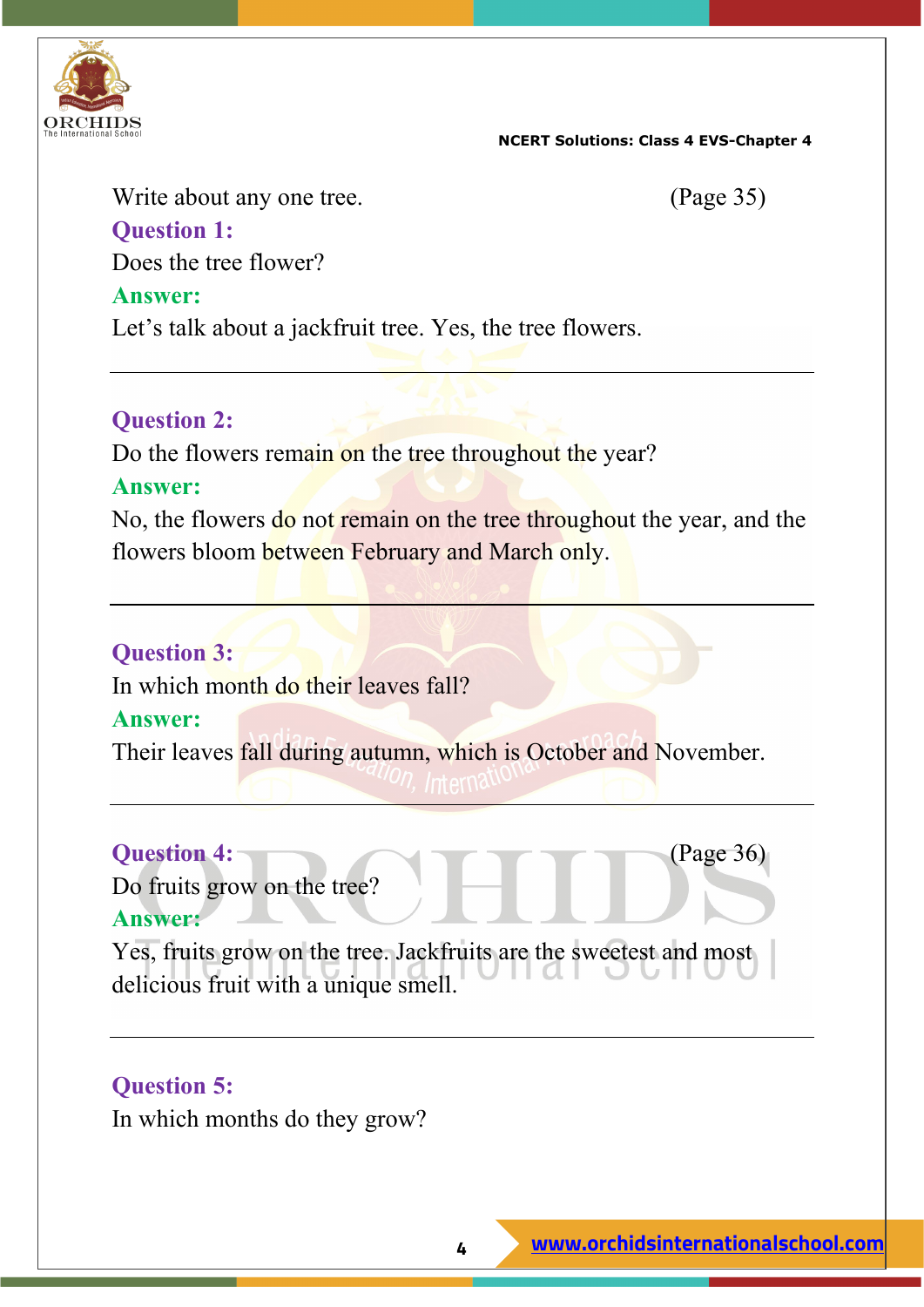

#### **Answer:**

The fruits grow and ripen in late summer, in June.

# **Question 6:**

Have you eaten these fruits?

#### **Answer:**

Yes, I have eaten these fruits, and they are very tasty.

# **Discuss**

#### **Question 1:** (Page 36)

Why do people hunt?

#### **Answer:**

People hunt animals for their skin, flesh, teeth, horns etc. and sell them to earn money. Sometimes people also hunt just for their entertainment.

# **Question 2:**

There are rules against hunting of some animals. People can be punished for hunting. Why do you think there is this punishment? **Answer:**

Hunting of animals has led to a rapid decline in their population. Hunters kill mostly rare and endangered species of animals because they sell their nails, skin and horns at high price. The government has imposed punishments for the offenders to stop such killing because each and every animal species is important for the environment.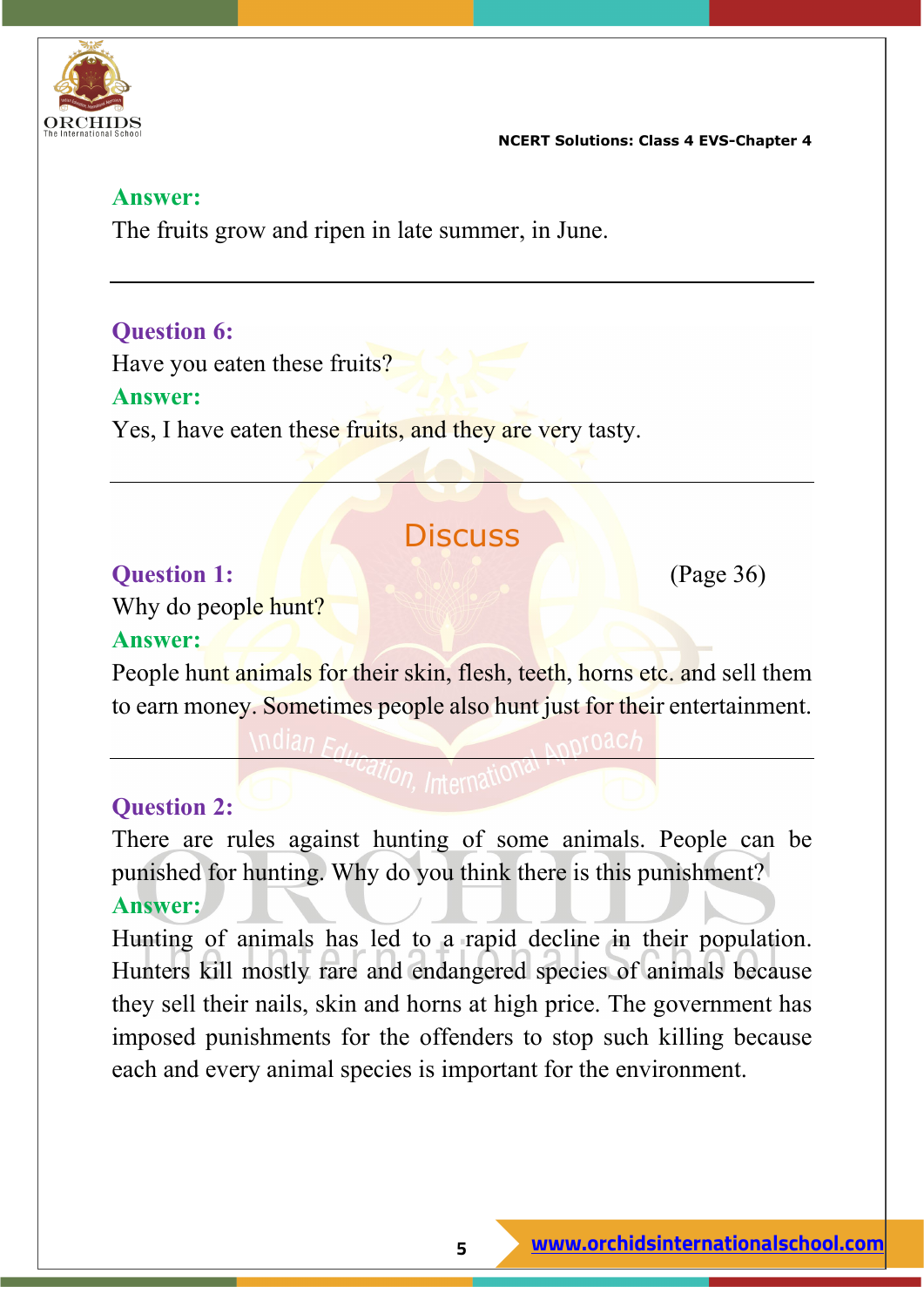

### **Question 3:**

Talk to your grandparents and find out—

Which birds did they see around them when they were of your age?

#### **Answer:**

When my grandparents were my age, they saw crows, pigeons, woodpeckers, vultures, sparrows and eagles.

# **Question 4:**

Have the number of some of these birds become less?

#### **Answer:**

The number of vultures has decreased. Similarly, sparrows and eagles are seen in significantly few numbers.

# **Question 5:**

Are there some birds or animals which they cannot see any more? **Answer:**

Well, they say they cannot see parrots and *mynah* that much. In animals, they cannot see much of fishing cats and civets.

Shanti's grandfather told her that when he was a small child, he saw more birds like sparrows and *mynah* than he sees today.

#### **Ouestion 6:** (Page 37)

Can you make two guesses why their numbers have become less? **Answer:**

The number of those animals have become less because of the following reasons—